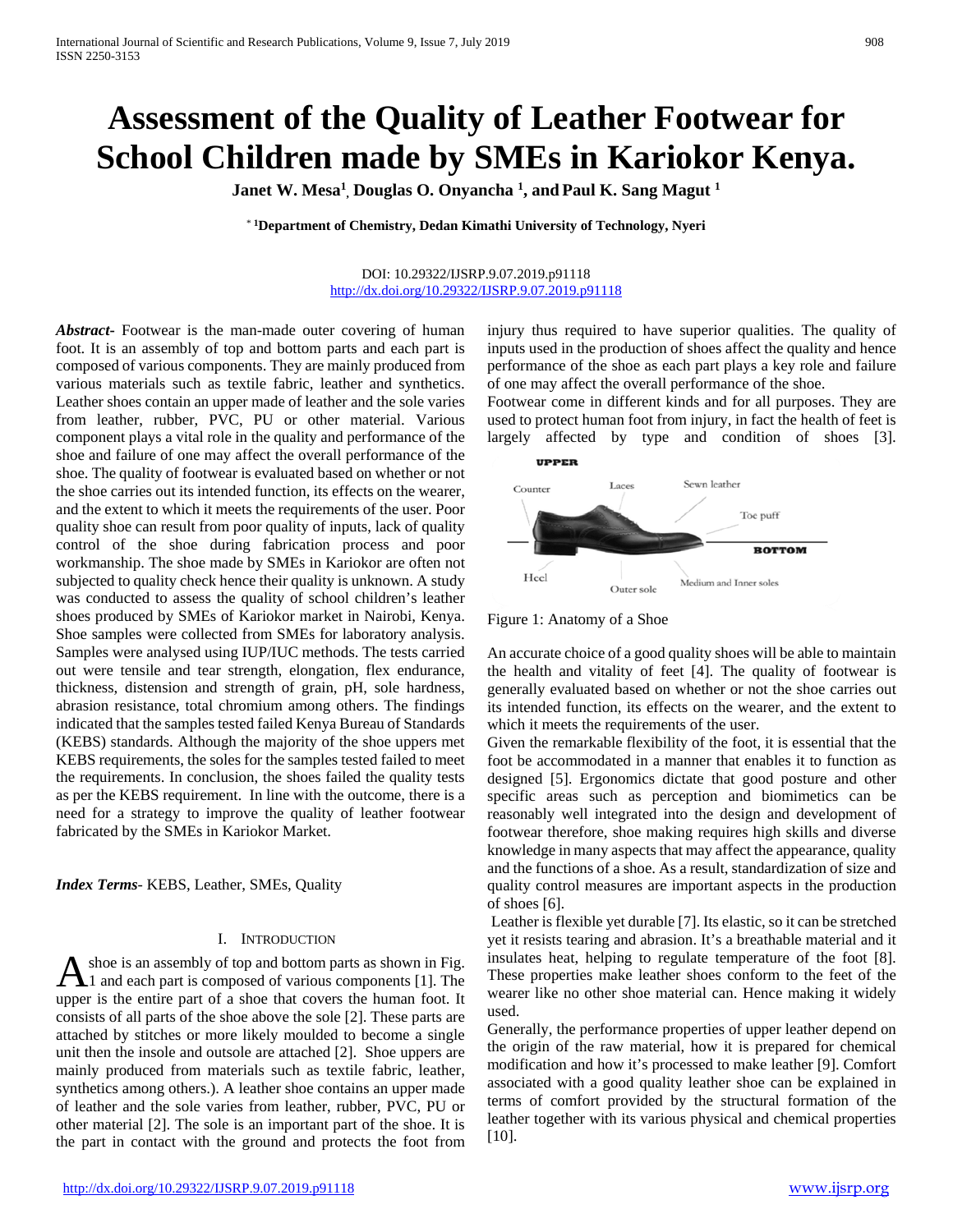Prolonged use of unsuitable shoe can lead to detrimental changes that alter the protective nature of the shoe into a barrier between the contact surface and the normal behavior of the foot [11]. These changes can lead to altered foot morphology, reduced or impaired postural stability, muscle imbalance and the development of a sensitive foot [12]. Failure to give due emphasis to footwear quality can have a negative health impact on the consumer and can also hurt the goodwill of the business organization and result in decline in market share [13]. Wrong shoes can also lead to longer lasting orthopedic problem [14]. There are common feet problems associated with poor quality shoes as shown in the subsequent figures below. Blisters and corns are as a result of ill-fitting shoes. Fit is a quality parameter in footwear technology [2].



Figure 2: Corns

## II. EXPERIMENTAL PROCEDURES

## *A. Materials and Methods*

Pairs of school children's shoes of sizes 7,8,9, 10, 12, and 13 were samples from SMEs of Kariokor market for laboratory testing. They were subjected to physical and chemical testing following IULTCS methods as outlined in the subsequent sections.

*B. Visual Inspection of the Shoe* 

The shoe samples were visually inspected for the presence of any defects. The defects/problems were noted and pictures taken

# *C. Sample Preparation*

The shoe samples were dismantled to obtain various clicked components. Whereby the upper parts of the shoes were separated from the bottom parts. Sampling of the upper parts was carried out in accordance with the official sampling method IUP 2, 2001 [15]. The obtained samples were subjected to physical and chemical analysis

# *D. Measurement of Thickness*

The thickness was measured in accordance with the official method IUP 4, 2001[16].

The apparatus was placed on a flat, horizontal surface. The sample was placed in the gauge grain side up. The load was applied gently for a specified time and the thickness recorded after full loading was reached. The results were expressed in arithmetic mean. The thickness test was carried out on each of the following components of a shoe; Inner lining, insole, sock, stiffener, toe puff, upper material(leather)

# *E. Tensile Strength and Elongation at Break*

Tensile strength was determined in accordance with IUP 6, 2001[17]. Half of the test pieces were taken in one direction and the other half at right angles to the initial directions on the upper parts of the shoes. The press knife cuts out the specimen and slot in one operation (template machine) with the angle formed at the cutting edge between the internal and external surfaces of the press knife being about 20°.



Figure 3: Dumb bell shape for Tensile Strength

The jaws of the tensile testing apparatus (Instron) was set 50 mm apart. The six test pieces were clamped in the jaws of the Instron instrument one at a time. The machine was run until the test pieces broke and the highest force exerted recorded as the breaking force.

*F. Tear Strength* 

Tear strength was determined in accordance with IUP 8, 2001 [18].

The specimens were clamped in the jaws of a tensile test machine with the slit edge of each tongue centred in a manner that the originally cut edges of the tongue formed a straight line joining the centres. Six rectangular specimens were cut, each 5 cm long and 2.5 cm wide as shown in Figure 4. The tearing force and elongation were recorded by the machine



Figure 4: Dumb bell shape for Tear Strength

## *G. Flex Endurance*

The experiment was carried out according to IUP 20, 2001[19]. The test piece was folded and clamped at each end to maintain it in a folded position in a flexometer machine. One clamp was fixed as the other moved backwards and forwards causing the fold in the test piece to run along it. The test piece was examined periodically to assess whether damage has been produced

*H. Distension and Strength of Grain* 

This test was determined in accordance with IUP 9, 2001 [20]. A circular specimen was tightly clamped in the machine. The sample was bent, grain outwards around a mandrel of known diameter under minimum required force to keep the sample and mandrel in contact. The grain was kept under observation and any cracking noted. The machine was started by forcing the plunger at the rate of 0.2±0.05 mm/s. The surface of the specimen was continuously observed at the center for initial crack on the grain. The maximum distance and force were recorded.

*I. pH* 

The pH of the upper leather was determined in accordance with IUP 11, 2001 [21]. The ground samples were soaked in distilled water over a given period of time and the pH of the solution was be determined with a glass electrode pH meter.

*J. Sole Hardness*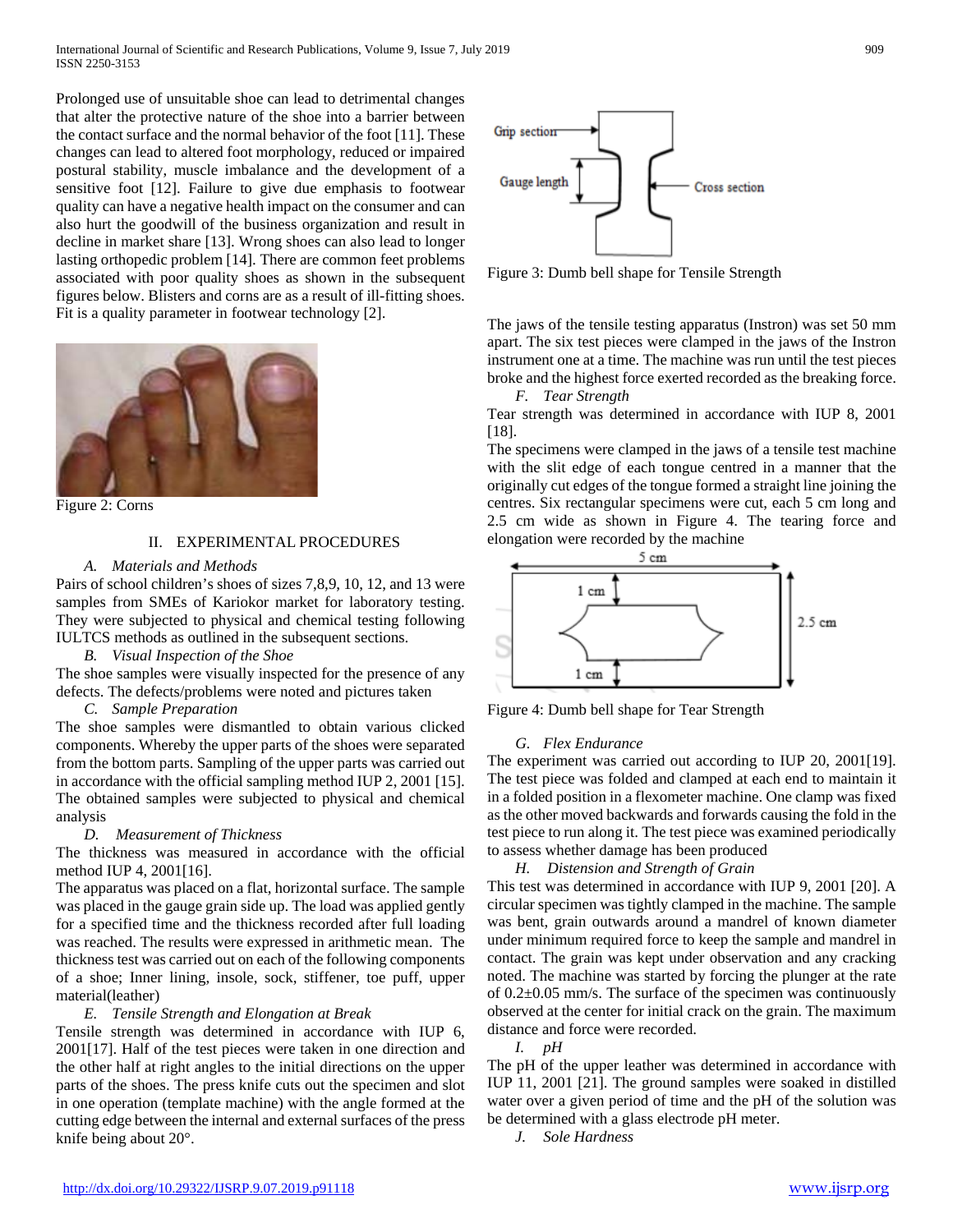Sole hardness was measured in accordance with ISO 7619-1. The hardness of a soling material was determined by measuring the penetration of a rigid ball into the test piece under specific condition by apparatus known as hardness tester.

## *K. Abrasion Resistance*

Abrasion resistance of the sole was determined in accordance with IUP 26, 2001 [22]. A circular test specimen was rubbed against standard fabric abradant under a constant force. The relative movement between the abradant and specimen is a complex cyclic pattern which produces rubbing in all directions. The test was stopped after a prescribed number of cycles and the damage to the specimen was assessed subjectively.

## *L. Total Chromium Analysis*

The leather uppers were ground by milling them into powder form in accordance with IUC3,2001.

Total chromium in leather was determined in accordance with IUC 18, 2001.

## *M. Data Analysis*

The data was subjected to statistical analysis using the Statistical Package of Social Sciences (version 21.0; Inc, Chicago IL) software. One-way analysis of variance (ANOVA) was performed for all the data. Duncan's Multiple Range Test was used for the analysis to compare the mean values amongst samples. Results are presented as the mean and the standard deviation of the mean  $(±)$ SD).

# III. RESULTS AND DISCUSSION

## *A. Quality Analysis of the Leather Shoe*

A number of quality tests were carried out on the shoe products obtained from the SMEs. The findings are discussed in the subsequent subsections below.

## *B. Visual Examination of Shoes*

The shoe samples were visually inspected and were found to have a number of defects. The defects range from poor pattern cutting, poor finishing, poor edge treatment, poor sole attachment among others. Some of these defects are caused during production whilst others are as a result of poor-quality raw materials [1].

Fig 5. shows the defects captured on the shoe sampled and their possible causes. The defects observed were poor finishing, poor edge treatment, asymmetrical, poor sole attachment and wrinkles on the upper. The possible causes are poor workmanship during edge treatment, lasting, attachment of the sole, poor quality raw materials and accessories.



Figure 5: A pair of School Shoe

Fig. 6 shows the defects captured on the shoe sample and their possible causes. The defects observed were hole on the upper and holes on the sole. The possible causes are poor quality of sole and poor workmanship during sole attachment and finishing



Figure 6: Upper and Bottom parts of a School Shoe

Fig. 7 shows the defects captured on the shoe sample and their possible causes. The defects observed were poor edge treatment and poor stitching of upper and insole. The possible cause is poor workmanship during stitching and edge treatment.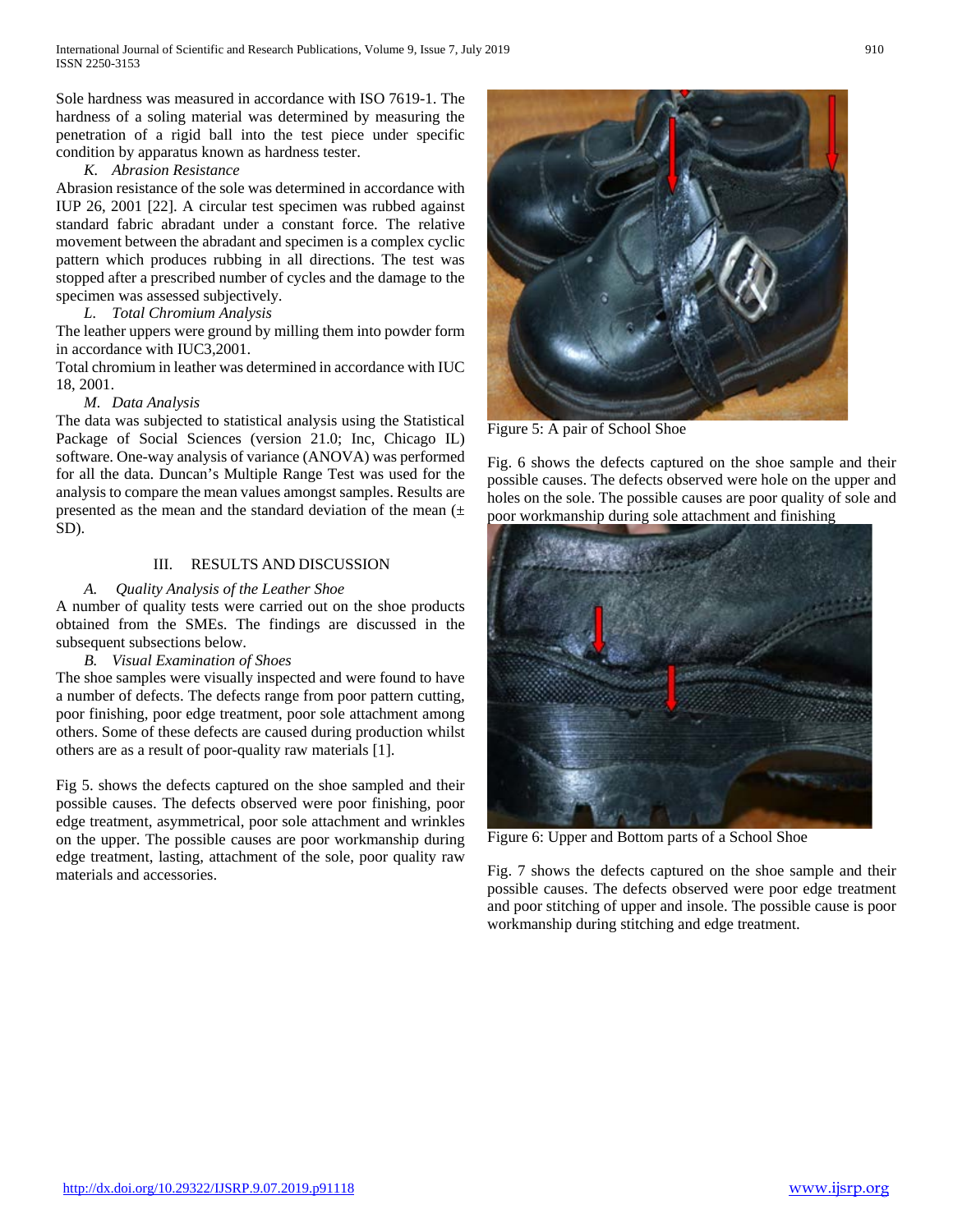

Figure 7: Inner part of a School Shoe

Fig. 8 shows the defects captured on the inner part of the shoe sample and their possible causes. The defects observed were poor finishing on the inside of the shoe, poor attachment of insole and poor pattern cutting. The possible cause is poor workmanship during attachment of the insole and pattern cutting.



Figure 8: Inside part of a School Shoe

Fig. 9 shows defects captured on the inner part of the shoe and their possible causes. The defects observed were poor attachment of the insole, wrinkles on the insole, poor edge treatment and poor attachment of lining material. The possible causes are poor workmanship during attachment of the insole and poor edge treatment.



Figure 9: A School Shoe

Fig. 10 shows defects captured on the inner part of the shoe and their possible causes. The defects observed were poor attachment of lining material on the upper, holes on the insole and poor finishing. The possible causes are use of poor-quality adhesives and poor workmanship during attachment of the lining on the upper.



Figure 10: Inner part of a School Shoe

The above defects as shown in figures are associated with poorquality raw materials, lack of necessary machinery and poor workmanship of the footwear SMEs with regard to unskilled or little training on shoe fabrication. The findings are in agreement with those obtained from the field survey where majority of the footwear SMEs in Kariokor use low quality adhesives and lowquality soles, they carry out hand lasting and use old machines. A number of them have not received formal training on footwear technology as they learnt the art through on job training [23].

## *C. Analysis of the Physical Properties of Leather Upper*

The leather uppers were subjected to analysis. Triplicates were carried out for each sample and the average values are reported in subsequent tables below.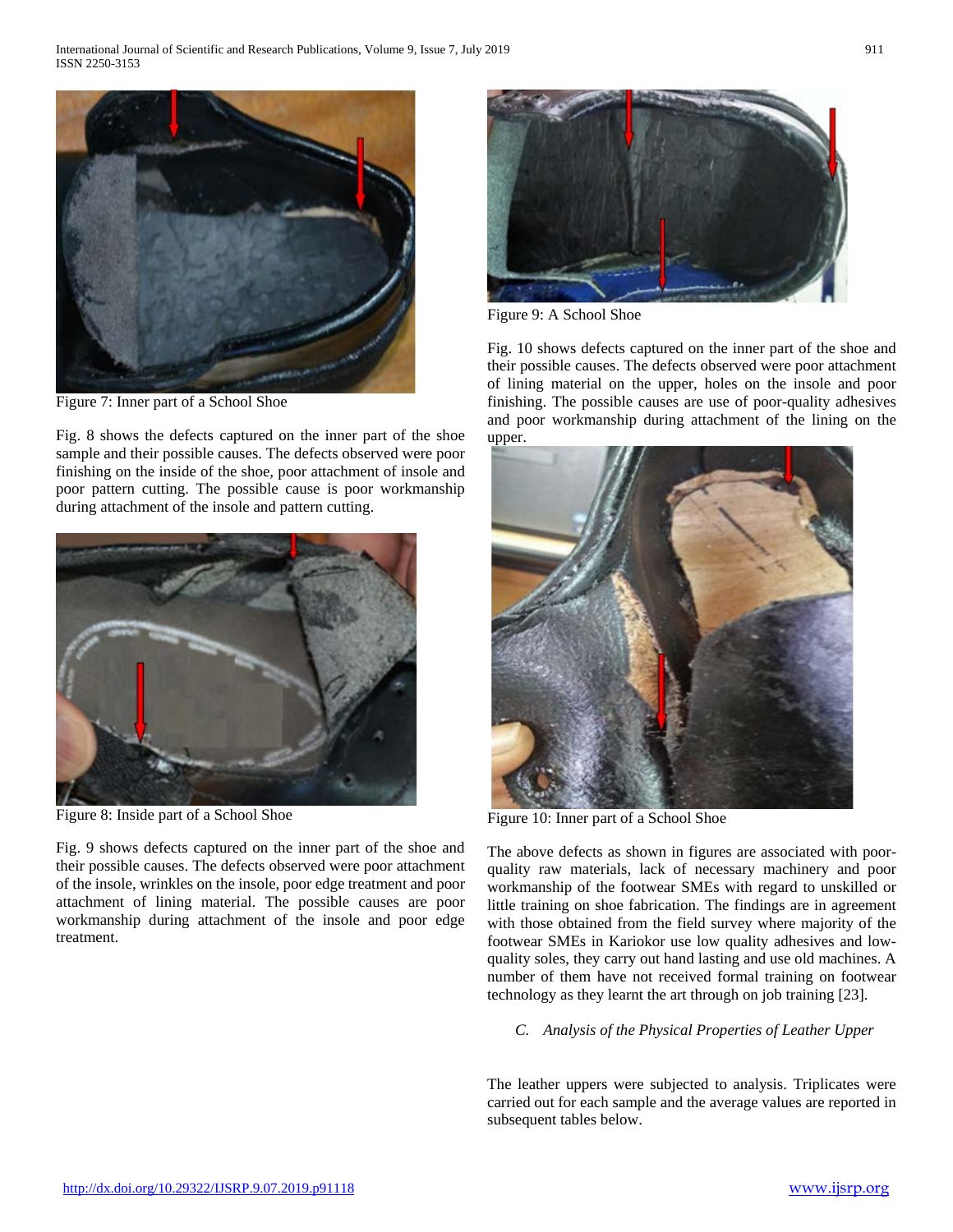The shoe uppers were analysed and their thickness ranged between  $1.78 \pm 0.03$  mm to  $2.42 \pm 0.23$  mm as shown in Table 1. The results conform to the minimum required thickness of 1.00 mm recommended by KEBS. Therefore, all the leather upper for the shoe samples passed the thickness test as the values obtained were within KEBS minimum requirements. As shown in Table 1, the upper leather for shoe sample 4 presented slightly higher thickness of 2.42±0.23 mm and shoe sample 1 showed a slightly lower thickness of  $1.78 \pm 0.03$  mm than others. These results are similar to those obtained by Zengin et al. 2017 [24], whose values ranged between 0.78mm to 2.04 mm. The findings are also comparable with those of Ferrer et al. 2012 [25], whose findings were 2.2 mm. Thickness of upper leather ranges between 1.00 mm to 2.00 mm depending on the type of shoe to be made [22].

| . .                    |                 |
|------------------------|-----------------|
| Sample                 | Thickness (mm)  |
|                        | $1.78 \pm 0.03$ |
|                        | $2.02 \pm 0.18$ |
| 3                      | $1.96 \pm 0.18$ |
|                        | $2.42+0.23$     |
|                        | 1.85 $\pm$ 0.20 |
| 6                      | $1.82+0.22$     |
| KEBS standard* minimum |                 |

**\***Kenya Bureau of Standards (KEBS) specification for thickness of leather upper

The results for tensile strength are illustrated in Table 2, and the outcome ranged from  $6.26 \pm 0.57$  Mpa to  $25.17 \pm 1.23$  Mpa. These values are within the minimum tensile strength requirement of 15.00 Mpa recommended by KEBS except for shoe sample 1 which recorded a significantly lower tensile strength of  $6.26 \pm 0.57$ Mpa. These results were comparable with those Ferrer et al. 2012 [25] and their findings were 20.40 Mpa and Ali et al. 2013 [26] whose findings were 25.52 Mpa.

Tensile strength determines the structural resistance of upper leather to tensile forces hence its state and usability. During the lasting process, the footwear uppers are submitted to a tensile stress that occurs when they are pulled on the last and they have to maintain their spatial shape [27]. The variation in tensile strength among the upper leather across the shoe samples could be due to variation in origin of the raw materials, how the materials were prepared for chemical modification and how they were processed. Similarly, animal breed, sex and age, environmental conditions among others are among the factors that influence the quality of hide and the resulting leather [22].

| Table 2: Tensile Strength of upper leather |                                           |  |
|--------------------------------------------|-------------------------------------------|--|
| Sample                                     | Tensile Strength (Mpa)                    |  |
|                                            | $\sim$ $\sim$ $\sim$ $\sim$ $\sim$ $\sim$ |  |

| Sampie                 | Tensile Strength (Mpa) |
|------------------------|------------------------|
|                        | $6.26 \pm 0.57$        |
|                        | $19.59 \pm 0.54$       |
|                        | $23.50 \pm 1.91$       |
|                        | $16.63 \pm 2.55$       |
|                        | $25.17 \pm 1.23$       |
| 6                      | $21.41 \pm 1.55$       |
| KEBS standard* minimum | 15.00                  |
|                        |                        |

**\***Kenya Bureau of Standards (KEBS) specification for tensile strength of upper leather.

The results for elongation are reported in Table 3. From the results, the hedonic rating for the shoe samples ranged between  $36.73 \pm$ 0.65% to 45.39  $\pm$  1.41%. The percentage elongation for all the shoe samples were within KEBS requirement of 30-80% elongation. These results were comparable with those obtained by Ali et al. 2013 [26] and their findings were  $65.48\pm3.80$  and 67.16±9,42. These findings are also similar to those of Habib, et al. 2015 [28] and their results ranged between  $32.90 \pm 11.72$  and  $46.14 \pm 7.11$ .

The behavior of upper leather in the manufacturing process and use is established through its elongation which determines its flexibility and elasticity and highlights the deformation capacity of upper leather during the lasting process. Upper leather should possess maximum flexibility to prevent the appearance of cracks and tears in the ball area due to prolonged motion. High elasticity allows the upper leather to withstand the elongation stresses to which it is subjected during footwear lasting, especially on the toe area [29].

| Table 3: Elongation of upper leather |  |  |  |  |
|--------------------------------------|--|--|--|--|
|--------------------------------------|--|--|--|--|

| raore si Elonganon or appel feather |                   |  |
|-------------------------------------|-------------------|--|
| Sample                              | Elongation $(\%)$ |  |
|                                     | $40.10 \pm 0.36$  |  |
|                                     | $37.60 \pm 0.53$  |  |
| $\mathcal{F}$                       | $36.73 \pm 0.65$  |  |
|                                     | $45.10 \pm 0.20$  |  |
|                                     | $45.39 \pm 1.41$  |  |
| 6                                   | $43.39 \pm 0.41$  |  |
| KEBS standard*                      | 30-80             |  |

**<sup>\*</sup>**Kenya Bureau of Standards (KEBS) specification for elongation of upper leather

The results for tear strength are shown in Table 4. Shoe sample 1 recorded the lowest value of tearing force  $35.21 \pm 0.72$  N whereas shoe sample 5 recorded the highest value of tearing force 99.77  $\pm$ 1.21 N. As shown in Table 4, shoe samples 1 and 4 failed the tearing strength test as they recorded a tearing force of  $35.21 \pm$ 0.72 N and  $38.31 \pm 0.73$  N respectively which is lower than the minimum tearing force of 50 N recommended by KEBS. These values are comparable with previously found results by Ali et al. 2013 [26], whose findings were  $42.92 \pm 7.56$  N and  $43.43 \pm 3.56$ N. However, there was a significance difference in tear strength among all the shoe samples. The observed variation could be attributed to the structural properties of the upper leather that vary depending on the origin, sex and chemical modification of the leather [30].

Table 4:Tear Strength of upper leather

| 7 F F                  |                   |
|------------------------|-------------------|
| Sample                 | Tear Strength (N) |
|                        | $35.21 \pm 0.72$  |
|                        | $83.75 \pm 2.10$  |
|                        | 70.47 $\pm$ 1.49  |
|                        | $38.31 \pm 0.73$  |
|                        | $99.77 \pm 1.21$  |
| 6                      | $79.33 \pm 1.32$  |
| KEBS standard* minimum | 50.00             |

**\***Kenya Bureau of Standards (KEBS) specification for tear strength of upper leather

The results for pH of the leather upper are illustrated in the Table 5 below. The pH ranged from  $4.08 \pm 0.48$  to  $5.18 \pm 0.60$  for the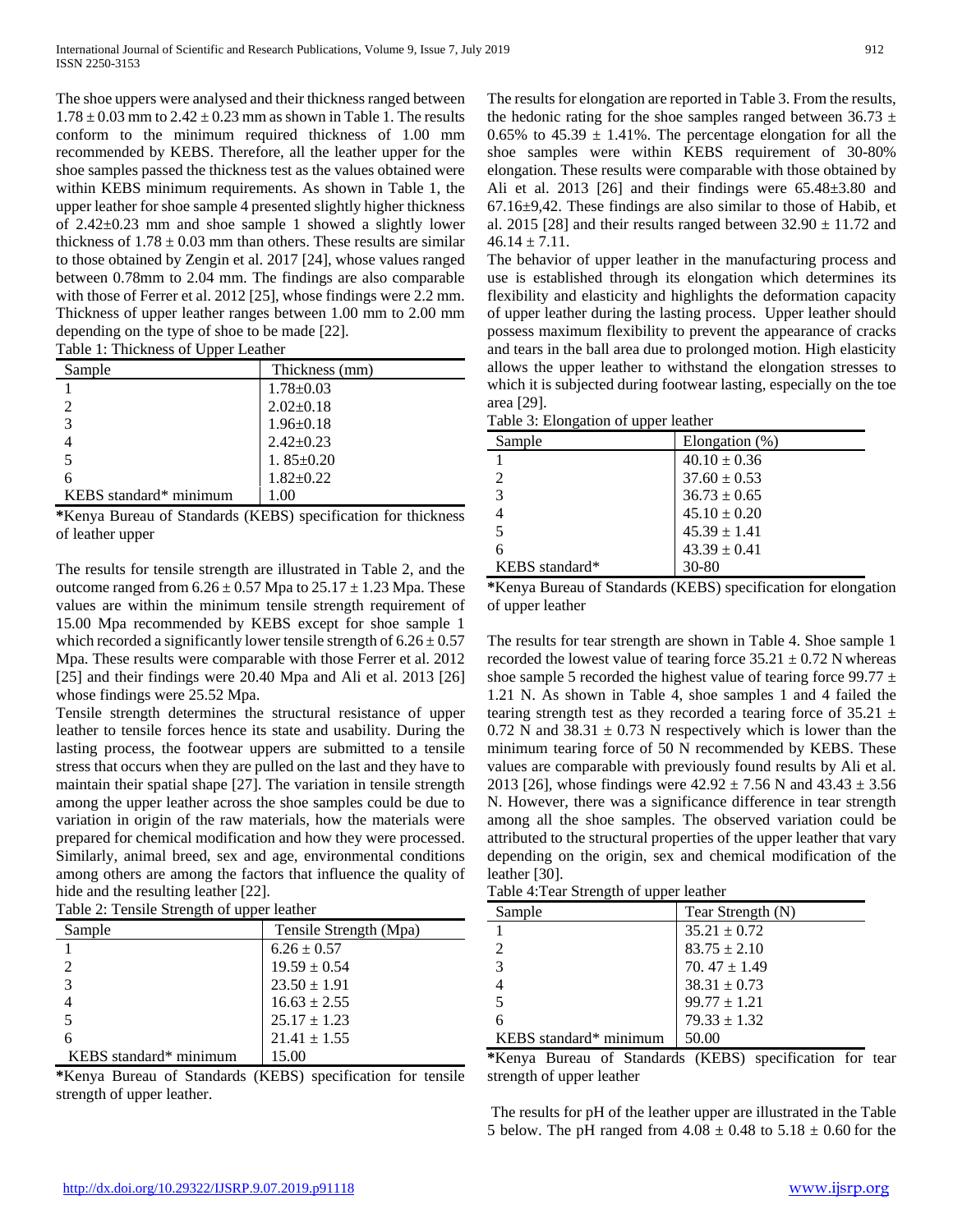shoe samples. The upper leather for all the shoe samples had a pH within the range except sample 3 which recorded a pH higher than the recommended pH range of 4.0-4.5 by KEBS. However, the pH level of shoe samples 2 and 6 were within the range of 4.5-5.0 and in agreement with literature reports [22], where the recommended pH should be 4.8 to 5. pH indicates the acidity of the upper leather and possible oxidation of chromium oxide. Table 5: pH of upper leather

| raore si pri or apper realitei |                 |
|--------------------------------|-----------------|
| Sample                         | pН              |
|                                | $4.14 \pm 0.33$ |
| $\mathcal{D}$                  | $4.57 \pm 0.43$ |
| $\mathcal{E}$                  | $5.18 \pm 0.60$ |
|                                | $4.08 \pm 0.48$ |
|                                | $4.45 \pm 0.54$ |
| 6                              | $4.6 \pm 0.36$  |
| KEBS standard*                 | 4.00-4.50       |

**\***Kenya Bureau of Standards (KEBS) specification for pH of upper leather

The results for distension at grain crack are shown in Table 6. From the results, shoe sample 1 recorded lowest value of 6.30  $\pm$ 0.19 mm whereas shoe sample 4 recorded highest value of 7.90  $\pm$ 0.07 mm. Shoe samples 1, 2 and 5 failed the distension at grain test as they recorded values of  $6.30 \pm 0.19$  mm,  $6.52 \pm 0.17$  mm and  $6.91 \pm 0.05$  mm respectively, which are lower than the minimum value of 7.00 mm recommended by KEBS. Shoe samples 3, 4 and 6 passed the distension at grain test. These results are compared with those of Ali et al. 2013 [26] whose findings were  $9.46 \pm 0.42$  mm and  $10.22 \pm 0.74$  mm. These findings are also similar to those of Habib et al. 2015 [28], whose findings ranged between  $6.60 \pm 0.32$  mm and  $8.54 \pm 0.30$  mm.

The distension at grain crack test is intended particularly for use with shoe upper leather where it gives an evaluation of the grain resistance to cracking during top lasting of the shoe uppers. The resistance of the grain to cracking depends on the humidity content of the leather, the test is performed on conditioned leather, low results can give good information to the shoe manufacturer about the need to humidify, damp or wet the leather before lasting [22].

| Sample                      | Grain Crack (mm) |
|-----------------------------|------------------|
|                             | $6.30 \pm 0.19$  |
| $\mathcal{D}_{\mathcal{L}}$ | $6.52 \pm 0.17$  |
| 3                           | $7.06 \pm 0.14$  |
|                             | $7.90 \pm 0.07$  |
|                             | $6.91 \pm 0.05$  |
| 6                           | $7.33 \pm 0.55$  |
| KEBS standard* minimum      | 7.00             |

**\***Kenya Bureau of Standards (KEBS) specification for distension at grain crack of upper leather

The results for flex endurance of upper leather are illustrated in Table 7. From the results, all the shoe samples had no cracks at 50,000cycles which is the minimum required number of flexes before a leather upper cracks during flexing as recommended by KEBS. Flex resistance test determines the resistance of a material to cracking and other types of failure on flexing. The results imply that the upper leathers for the shoes sampled were potential for the

manufacture of footwear as they can withstand maximum flexes during walking.

These results are compared with those obtained by Ferrer et al. 2012 [25], whose leather had no cracks at 200,000 cycles.

Table 7: Flex Endurance of upper leather

| Parameter                |                                                        | <b>Upper leather</b>                                   |                                                        |                                                        |                                                        |                                                      |
|--------------------------|--------------------------------------------------------|--------------------------------------------------------|--------------------------------------------------------|--------------------------------------------------------|--------------------------------------------------------|------------------------------------------------------|
| Sample                   |                                                        | 2                                                      | 3                                                      | 4                                                      | 5                                                      | 6                                                    |
| Flex<br>endurance        | N <sub>0</sub><br>damage<br>After<br>150,000           | N <sub>0</sub><br>damage<br>After<br>150,000           | N <sub>0</sub><br>damage<br>After<br>150,000           | N <sub>0</sub><br>damage<br>After<br>150,000           | N <sub>0</sub><br>damage<br>After<br>150,000           | N <sub>0</sub><br>damag<br>After<br>150,00           |
| <b>KEBS</b><br>Standard* | N <sub>0</sub><br>damage<br>after<br>50, 000<br>cycles | N <sub>0</sub><br>damage<br>after<br>50, 000<br>cycles | N <sub>0</sub><br>damage<br>after<br>50, 000<br>cycles | N <sub>0</sub><br>damage<br>after<br>50, 000<br>cycles | N <sub>0</sub><br>damage<br>after<br>50, 000<br>cycles | N <sub>0</sub><br>damag<br>after<br>50, 00<br>cycles |

**\***Kenya Bureau of Standards (KEBS) specification flex endurance of upper leather

## *D. Analysis of Dimensions of other Shoe Components*

The shoe components were subjected to dimensional analysis. Triplicates were carried out for each sample and the average values are reported in subsequent tables below.

The results for thickness of lining material are illustrated in Table 8. The thickness ranged between 0.43±0.11 mm to 1.06**±**0.79 mm. A wide range of thickness of lining materials across the shoe samples was observed. However, all the linings for the shoe samples passed the thickness test as they recorded a thickness higher than the recommended thickness of 0.6 mm by KEBS except shoe sample 2. The variation in thickness of the lining could be attributed to the fact that the linings were made of different materials obtained from different sources

Table 8: Thickness of lining material

| Sample                 | $Lining$ (mm)   |
|------------------------|-----------------|
|                        | $0.87 \pm 0.09$ |
|                        | $0.43 \pm 0.11$ |
| 3                      | $0.75 \pm 0.12$ |
|                        | $0.62 \pm 0.09$ |
|                        | $0.98 \pm 0.27$ |
|                        | $1.06 \pm 0.79$ |
| KEBS standard* minimum | 0.60            |

\*Kenya Bureau of Standards (KEBS) specification for thickness of lining material.

The results for the thickness of insole are illustrated in Table 9. Shoe sample 1 recorded the highest value of thickness of 2.38**±**0.02 mm whereas shoe sample 2 recorded the lowest value of thickness of 1.04**±**0.06 mm. Shoe samples 2, 3 and 5 recorded a thickness lower than minimum thickness of 1.50 mm recommended by KEBS, while shoe samples 1, 4 and 6 recorded a thickness that is higher than the minimum requirement. Samples 1, 4 and 6 passed a thickness test. There was a significance difference in thickness of the insole across the shoe samples**.** This could be attributed to the fact that the insoles were obtained from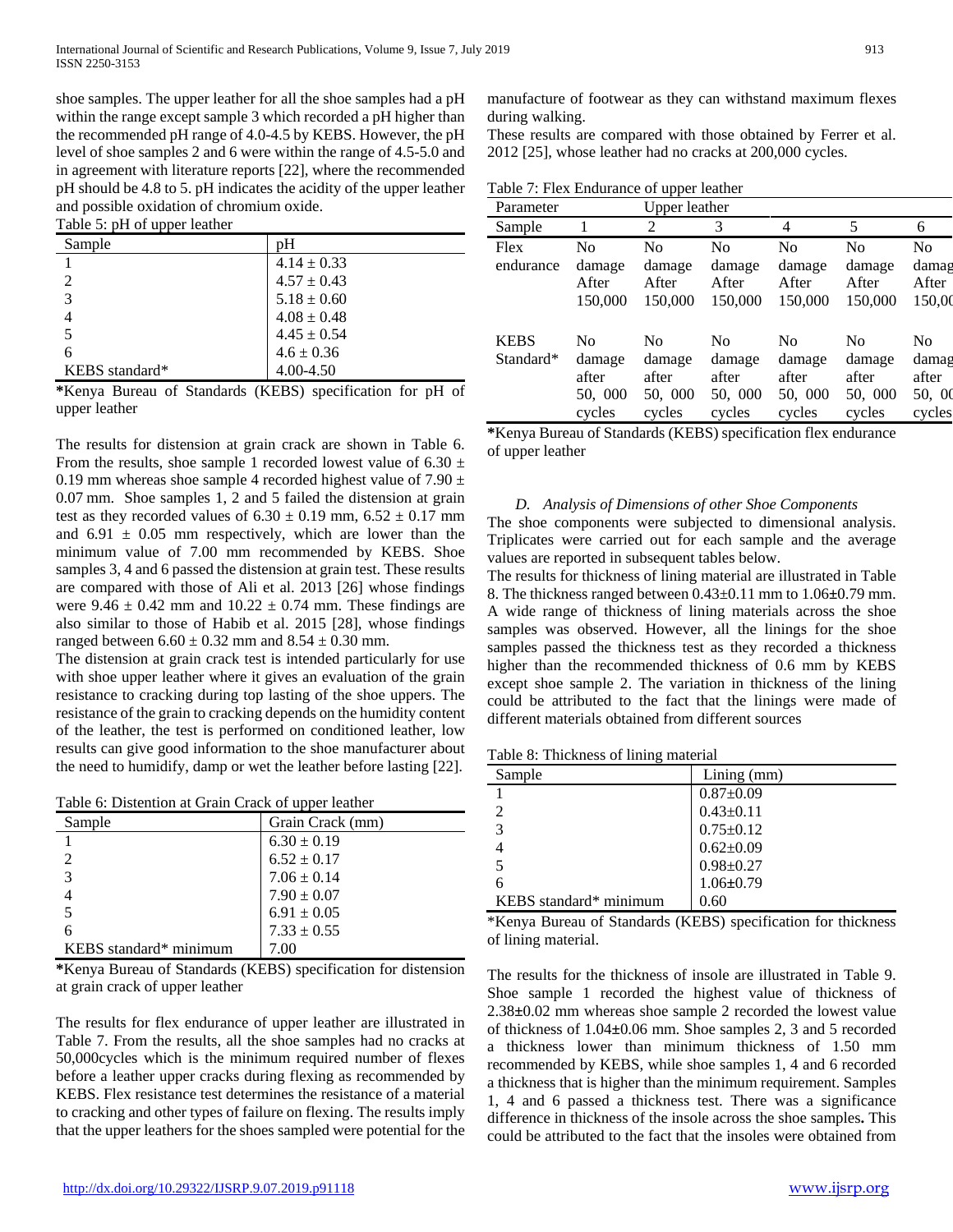International Journal of Scientific and Research Publications, Volume 9, Issue 7, July 2019 914 ISSN 2250-3153

different sources hence processed differently and their thickness varied significantly.

|  | Table 9: Thickness of Insole |  |
|--|------------------------------|--|
|--|------------------------------|--|

| Sample                 | Insole (mm)     |
|------------------------|-----------------|
|                        | $2.38 \pm 0.02$ |
|                        | $1.04 \pm 0.06$ |
| $\mathbf{z}$           | $1.11 \pm 0.20$ |
|                        | $1.98 \pm 0.11$ |
|                        | $1.30 \pm 0.07$ |
| 6                      | $1.60 \pm 0.51$ |
| KEBS standard* minimum | 1.50            |

**\***Kenya Bureau of Standards (KEBS) specification for thickness of insole.

Toe puff retains the last shape and solidify the toe portion of the shoe. As shown in Table 10, the thickness of the toe puff for the shoe samples ranged between 1.01**±**0.21 mm to 1.72**±**0.34 mm. The toe puff of shoe samples 5 and 6 passed a thickness test as they recorded a thickness that is higher than the minimum thickness of 1.30 mm recommended by KEBS. However, the toe puff of shoe samples 1, 2, 3 and 4 failed the thickness test as the toe puffs recorded a thickness lower than the minimum required thickness of 1.30 mm recommended by KEBS.

Stiffeners are usually inserted at the counter/seat portion of the shoe to keep the shape of the shoe intact. As illustrated in Table 10, the stiffener for shoe sample 2 recorded the lowest value of 0.56**±**0.20 mm for thickness whereas the stiffener for the shoe sample 1 recorded the highest value of 1.31**±**0.39 mm for thickness. The stiffener for shoe sample 2, 3, 5 and 6 failed a thickness test as they recorded a thickness lower than the minimum thickness of 1.00 mm recommended by KEBS. However, the stiffener for shoe sample 1 and 4 passed the thickness test as they recorded a thickness higher than the minimum thickness recommended by KEBS.

| Table 10: Thickness of Toe puff and Stiffener |  |  |  |  |
|-----------------------------------------------|--|--|--|--|
|-----------------------------------------------|--|--|--|--|

| Sample         | Toe puff        | Stiffeners      |
|----------------|-----------------|-----------------|
|                | $1.01 \pm 0.21$ | $1.31 \pm 0.39$ |
| $\overline{c}$ | $1.25 \pm 0.40$ | $0.56 \pm 0.20$ |
| 3              | $1.22 \pm 0.10$ | $0.84 \pm 0.14$ |
| 4              | $1.03 \pm 0.18$ | $1.20 \pm 0.22$ |
| 5              | $1.32 \pm 0.16$ | $0.97 \pm 0.18$ |
| 6              | $1.72 \pm 0.34$ | $0.78 \pm 0.08$ |
| KEBS standard* | 1.30            | 1.00            |
| minimum        |                 |                 |

**\***Kenya Bureau of Standards (KEBS) specification for thickness of toe puff and stiffeners

The results for thickness of the sock are shown in Table 11. The values ranged from 0.98**±**0.10 mm to 2.01**±**0.2 mm. All the sock for the shoe samples passed a thickness test as they recorded a thickness higher than the minimum thickness of 0.8 mm recommended by KEBS. The variation is thickness of the insole across the shoe samples could be attributed to the fact that the materials are from different sources thus possess different properties

|  |  | Table 11: Thickness of sock |  |  |
|--|--|-----------------------------|--|--|
|--|--|-----------------------------|--|--|

| Sample                 | Sock (mm)       |
|------------------------|-----------------|
|                        | $0.98 \pm 0.10$ |
| $\mathfrak{D}$         | $2.01 \pm 0.25$ |
| $\mathcal{E}$          | $1.24 \pm 0.08$ |
|                        | $1.77 \pm 0.60$ |
|                        | $1.71 \pm 0.25$ |
| 6                      | $1.63 \pm 0.08$ |
| KEBS standard* minimum | 0.80            |

\*Kenya Bureau of Standards (KEBS) specification for thickness of sock

#### *E. Analysis of Physical Properties of Soles*

The shoe soles were subjected to physical analysis. Triplicates were carried out for each sample sole and the average values are reported in subsequent tables below.

The results for tensile strength of the soles are shown in Table 12. The outcome ranged between  $4.80 \pm 0.74$  Mpa to  $7.6 \pm 1.19$  Mpa. Shoe samples 3 and 5 failed the tensile strength test as they recorded as tensile force of  $4.80 \pm 0.74$  Mpa and  $7.6 \pm 1.19$  Mpa respectively which is lower than the minimum tensile strength of 6.00 Mpa recommended by KEBS. This indicates that based on the effectiveness of the sole to tensile force, the two samples were not fit for use. However, shoe sample 1, 2, 4 and 6 passed the tensile strength test as they recorded a value which is above the minimum tensile strength required by KEBS. The results for tensile strength reveal information about the mechanical properties of the sole material. When a sole material can no longer withstand the stress applied on it, it causes failure or excessive deformity [2].

Based on elongation of the sole as s shown in Table 12. Shoe sample 3 recorded the lowest value of  $149.00 \pm 1.00\%$  while shoe sample 1 recorded the highest value of  $256.00 \pm 1.00\%$ . However, all the soles for the shoes sampled passed the elongation test as they recorded a percentage elongation which is higher than the minimum required elongation of 100% recommended by KEBS. Elongation of a sole until it breaks helps to obtain the material's complete tensile profile. It highlights the deformation capacity of the sole material.

|  |  | Table 12: Tensile Strength and Elongation of sole |  |
|--|--|---------------------------------------------------|--|
|  |  |                                                   |  |

| Sample                                              | Tensile Strength Elongation (%) |                   |
|-----------------------------------------------------|---------------------------------|-------------------|
|                                                     | (Mpa)                           |                   |
|                                                     | $6.26 \pm 0.57$                 | $256.00 \pm 1.00$ |
| $\overline{2}$                                      | $7.57 \pm 1.20$                 | $187.00 \pm 2.00$ |
| 3                                                   | $4.80 \pm 0.74$                 | $149.00 \pm 1.00$ |
| 4                                                   | $6.35 \pm 0.90$                 | $212.00 \pm 2.00$ |
| 5                                                   | $5.58 \pm 0.53$                 | $203.33 \pm 3.51$ |
| 6                                                   | $7.60 \pm 1.19$                 | $220.67 \pm 2.08$ |
| standard*<br><b>KEBS</b><br>$m$ $n$ $n$ $n$ $n$ $n$ | 6.00                            | 100               |

**\***Kenya Bureau of Standards (KEBS) specification for tensile strength and elongation

The sole hardness ranged from  $31.90 \pm 1.73$  to  $52.87 \pm 2.30$  as shown in Table 13. All the soles for the shoe samples failed the hardness test as they recorded hardness lower than the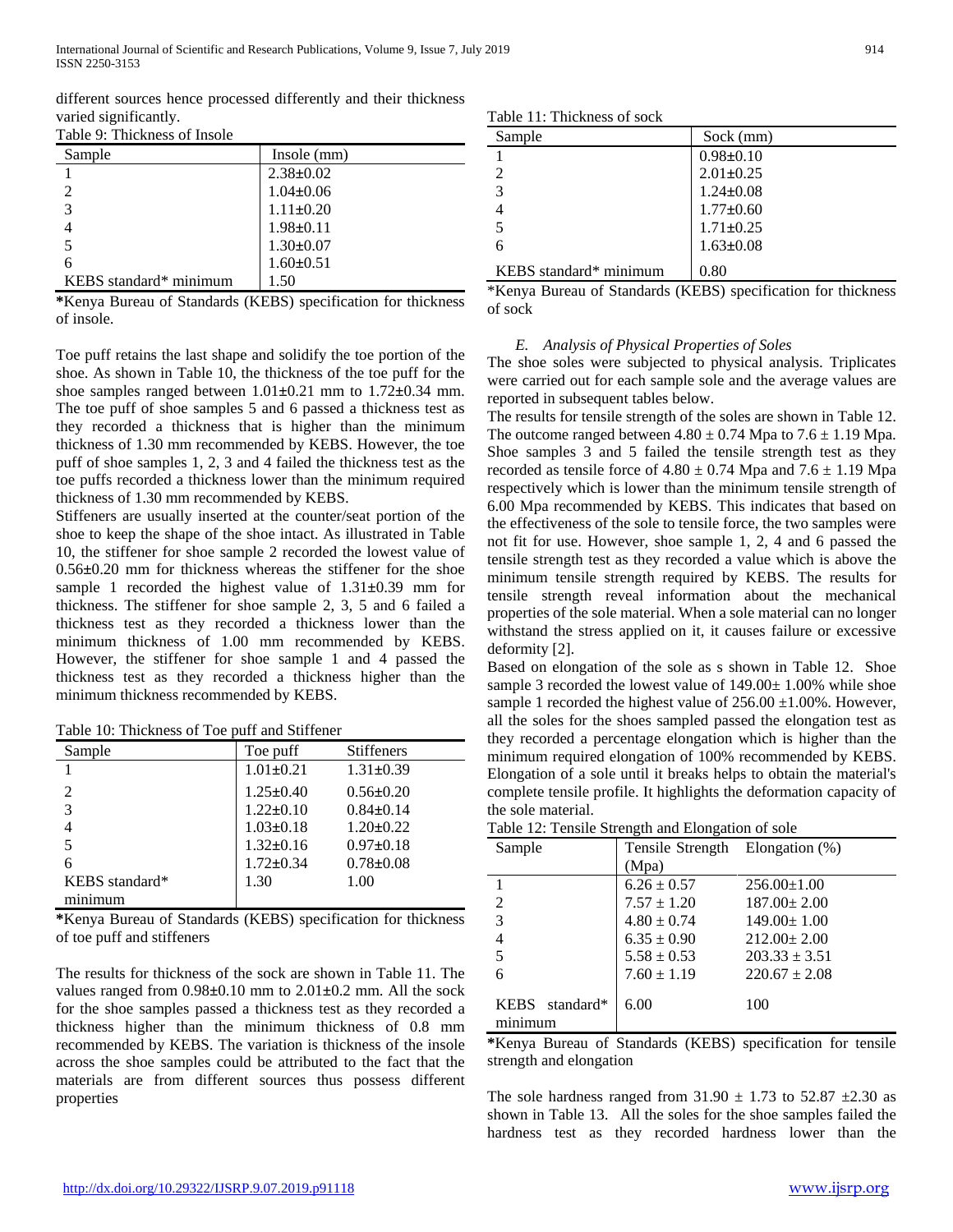recommended range of 50-60 by KEBS except shoe sample 6. This sample had a hardness of  $52.87 \pm 2.30$  that is within the range of 50-60 recommended by KEBS. However, based on ISO requirements for the shoe soles, all the soles for the samples tested failed a hardness test as they recorded hardness lower than the recommended range of 58-74 by ISO standards [22]. The hardness of the sole influence the comfort and safety of the shoe. Flexing is also affected by hardness. A thin soft sole may not withstand mechanical irresolution whereas a hard-sole will be discomfort for flexing as well as tendency to slippery, it also relates to the durability due to variability in abrasion resistance which results to poor wear resistance [2]. As a result, hardness within the range is required

Table 13: Hardness of sole

| Sample         | Hardness IRHD (N) |
|----------------|-------------------|
|                | $35.17 \pm 1.07$  |
| $\mathcal{D}$  | $31.90 \pm 1.73$  |
| 3              | $43.64 \pm 0.68$  |
| 4              | $46.76 \pm 1.13$  |
| 5              | $38.07 \pm 1.68$  |
| б              | $52.87 \pm 2.30$  |
| KEBS standard* | 50-60             |
| ISO standard** | 58-74             |

**\***Kenya Bureau of Standards (KEBS) specification for sole hardness

The results for abrasion loss are illustrated in Table 14. All the soles for the shoe samples failed the abrasion resistance test as they recorded values higher than 450mm3 maximum value recommended by KEBS. This indicates that, based on abrasion resistance parameter, the soles for the shoe sampled were not fit for use. However, the study reported a higher variation in abrasion resistance across the shoe samples as there was a significance difference in abrasion resistance among all the shoe sampled. Even

Table 15: Total chromium of upper leather

| Sample                         | Total $Cr$ (mg/kg) |
|--------------------------------|--------------------|
|                                | $38.70 \pm 0.86$   |
| 2                              | $2.80 \pm 0.27$    |
| 3                              | $2.00 \pm 0.33$    |
|                                | $8.60 \pm 0.79$    |
| 5                              | $8.60 \pm 0.79$    |
| 6                              | $38.50 \pm 0.17$   |
| KEBS standard* detection limit | 30.00              |

**\***Kenya Bureau of Standards (KEBS) specification for shoe uppers

## IV. CONCLUSION

The sampled footwear fabricated by SMEs in Kariokor failed to meet the KEBS standards. The defects result from poor workmanship and poor-quality soles. Even though some leather upper passed the recommended values, the whole product did not. IV. RECOMMENDATION

Owing to the failure of the shoe to pass the KEBS requirement

though the soles were obtained from the same company, the process modification involved during manufacturing is different [1]. Thus, leading to variation in the abrasion resistance across the soles.

Table 14: Abrasion loss of sole

| Sample                 | Abrasion Loss (mm <sup>3</sup> ) |
|------------------------|----------------------------------|
|                        | $695.00 \pm 2.00$                |
|                        | $570.00 \pm 1.00$                |
| $\mathcal{R}$          | $587.00 \pm 2.00$                |
|                        | $765.00 \pm 2.00$                |
|                        | $471.00 \pm 2.00$                |
|                        | $909.00 \pm 1.00$                |
| KEBS standard* Maximum | 450                              |

**\***Kenya Bureau of Standards (KEBS) specification for shoe uppers

## Analysis of Total Chromium in Upper Leather

Total chromium was analysed in the upper leathers. Triplicates were carried out for each sample and the average values are reported in table below.

The findings for total chromium content are illustrated in Table 15. The upper leather for shoe sample 1 and 6 recorded a value of 38.70  $\pm 0.86$  and 38.50 $\pm 0.17$  respectively that exceeded the permissible limit of extracted 30 mg of chromium per kg leather material as recommended by KEBS. This indicates that the two shoe samples would pose potential risk to the wearer. These results are in partial agreement with the results reported by Rezic, et al, 2009 [30]. As the results obtained exceeded the permissible value of 50.00 mg/kg of total chromium in leather.

The presence of chromium in chromium-tanned leather represents a considerable health problem as indicated in literature [31]. For this reason, they may pose a serious health problem. It is recommended to avoid direct contact of shoes with the skin. Also, there is need for quality analysis of upper leather prior to shoe fabrication.

there is need for the SMEs to be sensitized on the need of quality checks and quality assurance mechanism on footwear manufacture. Also, a corrective measure and strategy to be instituted to help SMEs in producing quality products.

## V. ACKNOWLEDGMENT

This project would not have been completed without funding from AfDB. Special thanks to KEBS and KIRDI for allowing us to conduct this research from their laboratories

## VI. REFERENCES

- [1] W. Motawi, *How Shoes are made,* London, UK: Sneaker Factory, 2017
- [2] S. Ganguly, *Comprehensive Footwear Technology,* Kolkata, India: Indian leather tectnologist association, 2003.
- [3] K. Kuklane, "Protection of feet in cold exposure," *Industrial Health,* vol*. 47*, no. 3, pp. 242-253, 2009.
- [4] S. B. Bari, M. Othman, and N. M. Salleh, "Foot anthropometry for shoe design among preschool children in Malasyia," *Editorial Board*, vol. 69,2010.